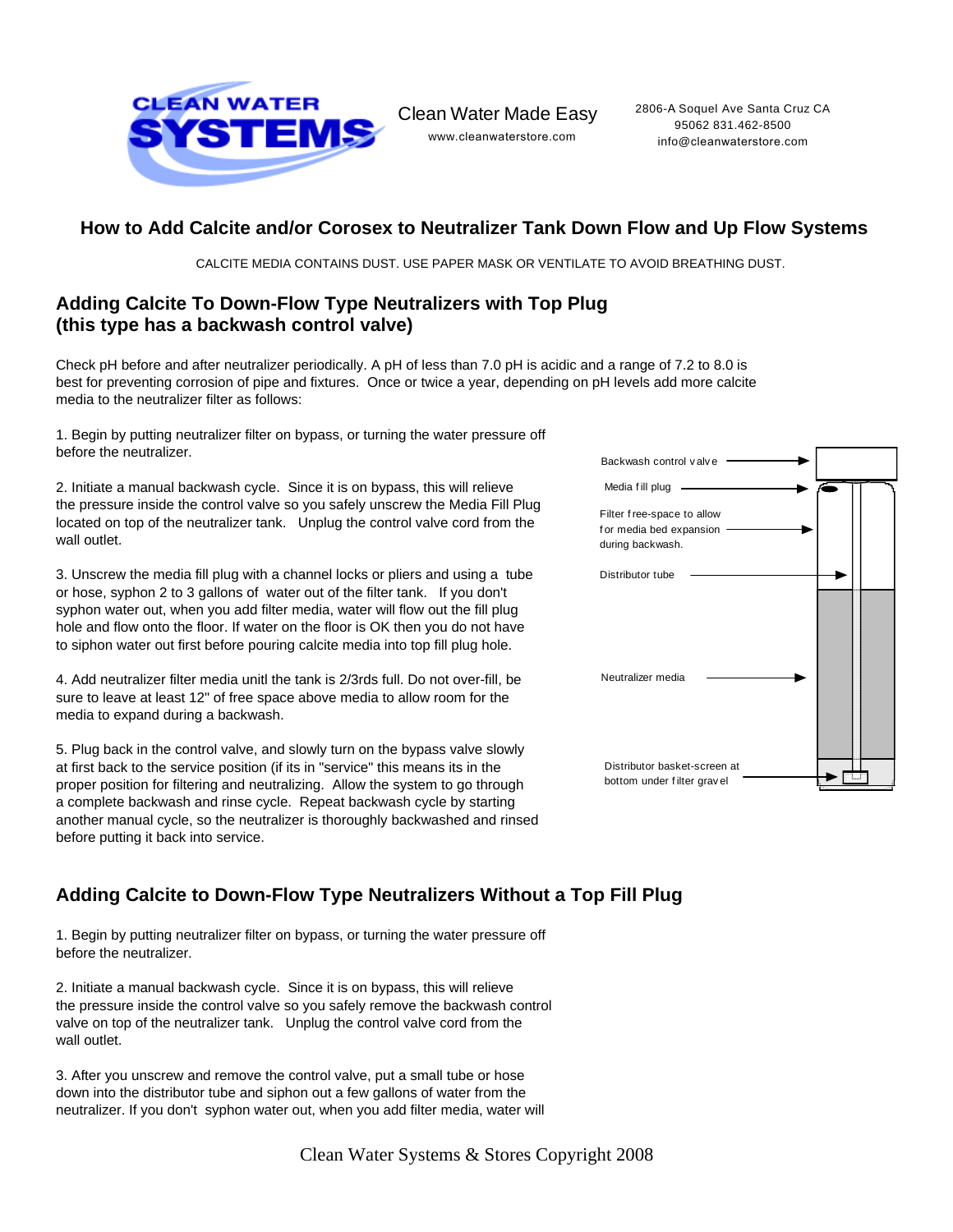flow out the top of the tank and spill onto the floor. If water on the floor is OK then you do not have to siphon water out first before pouring calcite media into top fill plug hole.

4. Using tape (black electrical tape works well) tape off the top of the distributor tube so no media can get down into the distributor tube. Use one complete piece of tape and leave about a 1/2" length of tape loose so you can easily remove the tape in one piece after you are finished adding the media.

4. Add neutralizer filter media unitl the tank is 2/3rds full. Do not over-fill, be sure to leave at least 12" of free space above media to allow room for the media to expand during a backwash.

5. Reinstall the backwash control valve. Plug the control valve cord back into the electrical outlet. Turn on the bypass valve slowly at first back to the service position (if its in "service" this means its in the proper position for filtering and neutralizing. Allow the system to go through a complete backwash and rinse cycle. Repeat backwash cycle by starting another manual cycle, so the neutralizer is thoroughly backwashed and rinsed before putting it back into service.

| Media funnel                                                                                                            |  |
|-------------------------------------------------------------------------------------------------------------------------|--|
| Distributor tube taped off or plug<br>inserted to prevent media from<br>entering distributor tube while<br>adding media |  |
| Filter free-space to allow<br>for media bed expansion during<br>backwash.                                               |  |
| Distributor tube                                                                                                        |  |
| Neutralizer media                                                                                                       |  |
|                                                                                                                         |  |
| Distributor basket-screen at<br>bottom under filter gravel                                                              |  |

Standard DownFlow Neutralizer this ty pe ty pically has a

### **Understanding the Difference Between Up-Flow and Down-Flow Calcite Neutralizers**

#### **Down-Flow neutralizers have backwashing control valves:**

In a standard downflow neutralizer the water enters the top of the tank and flows down through the media and up the distributor tube. The downflow type neutralizer removes sediment and can be backwashed, which cleans & re-classifies the calcite, preventing channeling. During backwash, the water flow is reversed and water flows down the distributor tube and up through the media, lifting and expanding the calcite media. During the backwash the calcite is cleaned by the action of the water flowing through it.



Clean Water Systems & Stores Copyright 2008